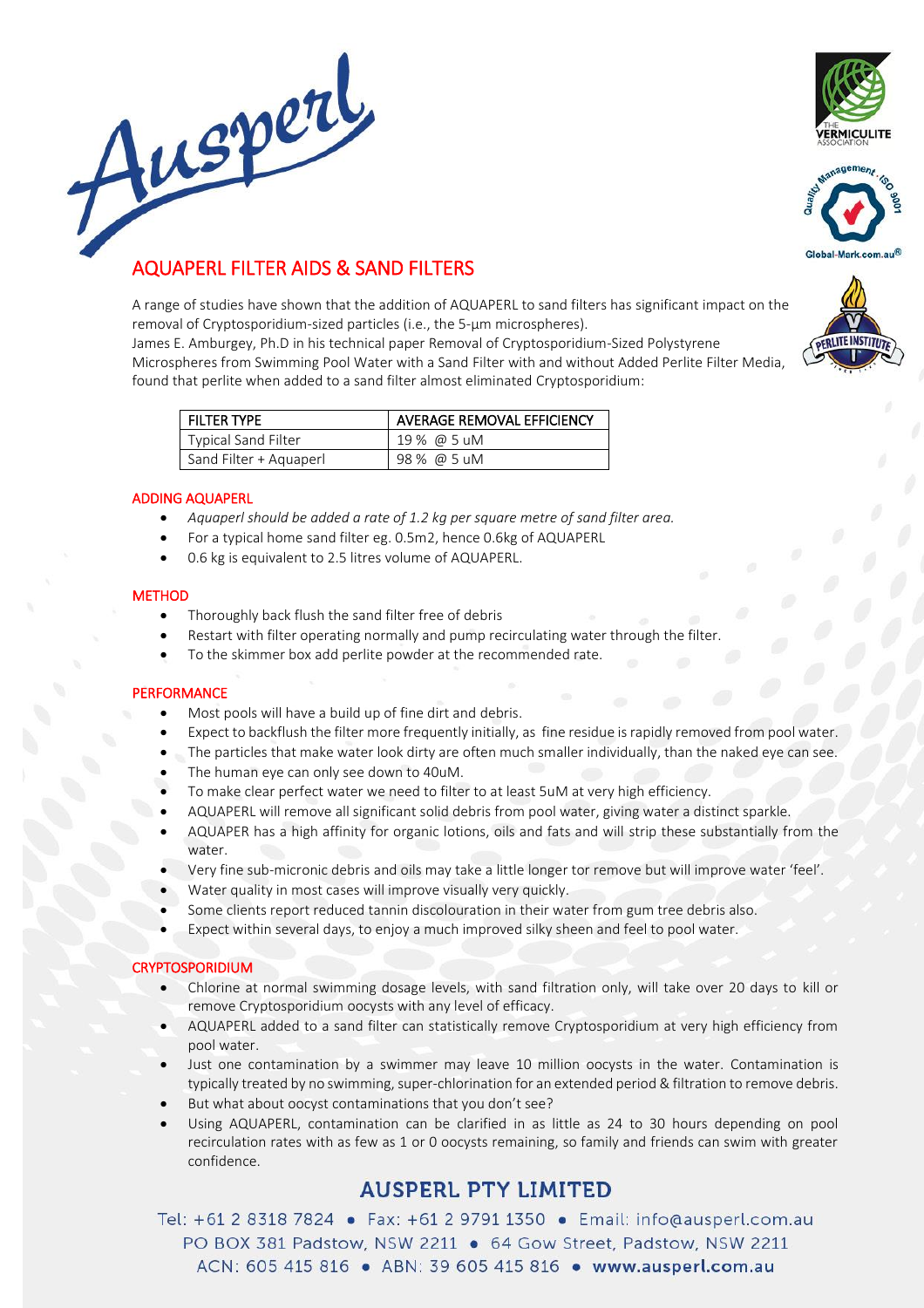# Removal of Cryptosporidium-Sized Polystyrene Microspheres from Swimming Pool Water with a Sand Filter with and without Added Perlite Filter Media

James E. Amburgey, Ph.D.<sup>1</sup>

Abstract: Waterborne disease outbreaks in U.S. swimming pools have been increasing in recent years, and the majority of the outbreaks are caused by Cryptosporidium oocysts. This research project evaluates sand filtration for swimming pools without and with an amendment, perlite. The evaluation was formed on the basis of removing 5- $\mu$ m polystyrene microspheres, as a surrogate for *Cryptosporidium* oocyst, from simulated pool water stored in a 757 L (200 gal) tank. The results showed that a sand filter, without perlite, was not efficient at removing Cryptosporidium-sized particles (i.e., the 5- $\mu$ m microspheres), with removals averaging 19% (or 0.09 log). The sand filter with a thin layer  $(1.2 \text{ kg/m}^2 \text{ or } 0.25 \text{ lbs/ft}^2)$  of perlite media on top demonstrated removals of 98% (or 1.8 log). The filtration rate was maintained at 49 m/h  $(20 \text{ gpm/ft}^2)$  in all experiments. These results indicate that perlite may hold promise in reducing the likelihood of outbreaks of cryptospor-idiosis associated with swimming pools. DOI: [10.1061/\(ASCE\)EE.1943-7870.0000445](http://dx.doi.org/10.1061/(ASCE)EE.1943-7870.0000445). © 2011 American Society of Civil Engineers.

CE Database subject headings: Recreational buildings; Sand filters; Pathogens; Water pollution.

Author keywords: Recreational facilities; Sand filters; Pathogens; Swimming pools; Perlite.

# Introduction

Cryptosporidium is a chlorine-resistant protozoan pathogen with free chlorine concentration times contact time (or Ct) values on the order of  $15,300$  mg/L · min ([Shields et al. 2008b](#page-4-0)), which causes the majority of waterborne disease outbreaks in swimming pools in the United States [\(Yoder et al. 2008\)](#page-4-1). Cryptosporidiosis lasts an average of 12 days (with rare instances lasting as long as four weeks) in immunocompetent individuals with symptoms that include: watery diarrhea, nausea, vomiting, fever, and abdominal cramping [\(Daniel 1996;](#page-4-2) [Hoxie et al. 1997\)](#page-4-3). Surveillance of cryptosporidiosis in the United States indicates that the reported incidence of infection has increased dramatically since 2004 [\(Yoder](#page-4-4) [and Beach 2010](#page-4-4)). Both the number of reported cases and the number of individual outbreaks have shown overall upward trends since 2004 [\(Yoder et al. 2010](#page-4-5)). Although it is difficult and expensive to assess the prevalence of protozoan parasites in public pools during normal (nonoutbreak) conditions, a study of 160 filter backwash water samples from Atlanta, Georgia showed that 13 (8.1%) were positive for Giardia or Cryptosporidium or both [\(Shields et al.](#page-4-6) [2008a](#page-4-6)). In a study of 803 Oklahoma children, 58% of adolescents (ages 14 to 21) were seropositive for C. parvum, indicating prior infection by the pathogen [\(Ford 1999\)](#page-4-7). The true burden of cryptosporidiosis is not known with certainty, but recent estimates have ranged from 300,000 to 748,000 cases annually in the United States [\(Yoder and Beach 2007](#page-4-8); [Beach 2011\)](#page-4-9). Multiple sources have indicated that weaker subpopulations (e.g., very young children,

elderly people, pregnant women, and the immunocompromised) could die from cryptosporidiosis [\(Daniel 1996](#page-4-2); [Hoxie et al. 1997](#page-4-3); [Ford 1999\)](#page-4-7). A quantitative risk assessment model of Cryptosporidium in swimming pools recently confirmed there is a "significant public health risk" ([Pintar et al. 2010\)](#page-4-10). As in the drinking water industry, the burden for safety falls primarily on physical removal (i.e., filtration).

Swimming pools are complex systems wherein a body of water experiences variable mixing and fluctuating inputs of contaminants. The filtration and disinfection of the water in a pool typically occurs as the water is recirculated through a treatment area at regular intervals that could be as long as 4–8 h on average (via a system of interconnected inlets and outlets spaced around the pool). A target pH (e.g.,  $7.2$  to  $7.5$ ) and free chlorine level (e.g., 1 to  $4 \text{ mg/L}$ ) are typically maintained in the water (often by an automatic controller) to achieve some level of residual disinfection between treatment cycles. Automatic control systems for filters exist, but most swimming pool filters are still controlled and backwashed manually. The overall quality and safety of the pool water depends on many variables [e.g., bather inputs, mixing efficiency, length of treatment cycle, disinfection process type(s), and filtration efficiency], but this study focused solely on the efficiency of the filtration process for particles of only one size.

Recent research has shown that typical removals of Cryptosporidium-sized microspheres by high-rate (i.e., filtration velocity 25–49 m/h or 10–20 gpm/ft<sup>2</sup>) swimming pool sand filters are less than 50% [\(Amburgey et al. 2007,](#page-4-11) [2008,](#page-4-12) [2009a,](#page-4-13) [b;](#page-4-14) [Croll](#page-4-15) [et al. 2007\)](#page-4-15). These levels of removal appear inadequate to prevent outbreaks of cryptosporidiosis, which is supported by surveillance data on U.S. outbreaks investigated each year. Precoat (e.g., perlite or diatomaceous earth) filters rely on the size-exclusion principle to prevent pathogens from passing through the tiny pores into the filtered water, and recent research suggests that precoat filters may be far more effective than sand filters in removing Cryptosporidium [\(Amburgey et al. 2009a](#page-4-13)).

<sup>&</sup>lt;sup>1</sup>Assistant Professor, Dept. of Civil and Environmental Engineering, Univ. of North Carolina at Charlotte, 9201 University City Blvd., Charlotte, NC 28223-0001. E-mail: jeamburg@uncc.edu

Note. This manuscript was submitted on January 31, 2011; approved on June 9, 2011; published online on June 11, 2011. Discussion period open until May 1, 2012; separate discussions must be submitted for individual papers. This technical note is part of the **Journal of Environmental En**gineering, Vol. 137, No. 12, December 1, 2011. ©ASCE, ISSN 0733- 9372/2011/12-1205–1208/\$25.00.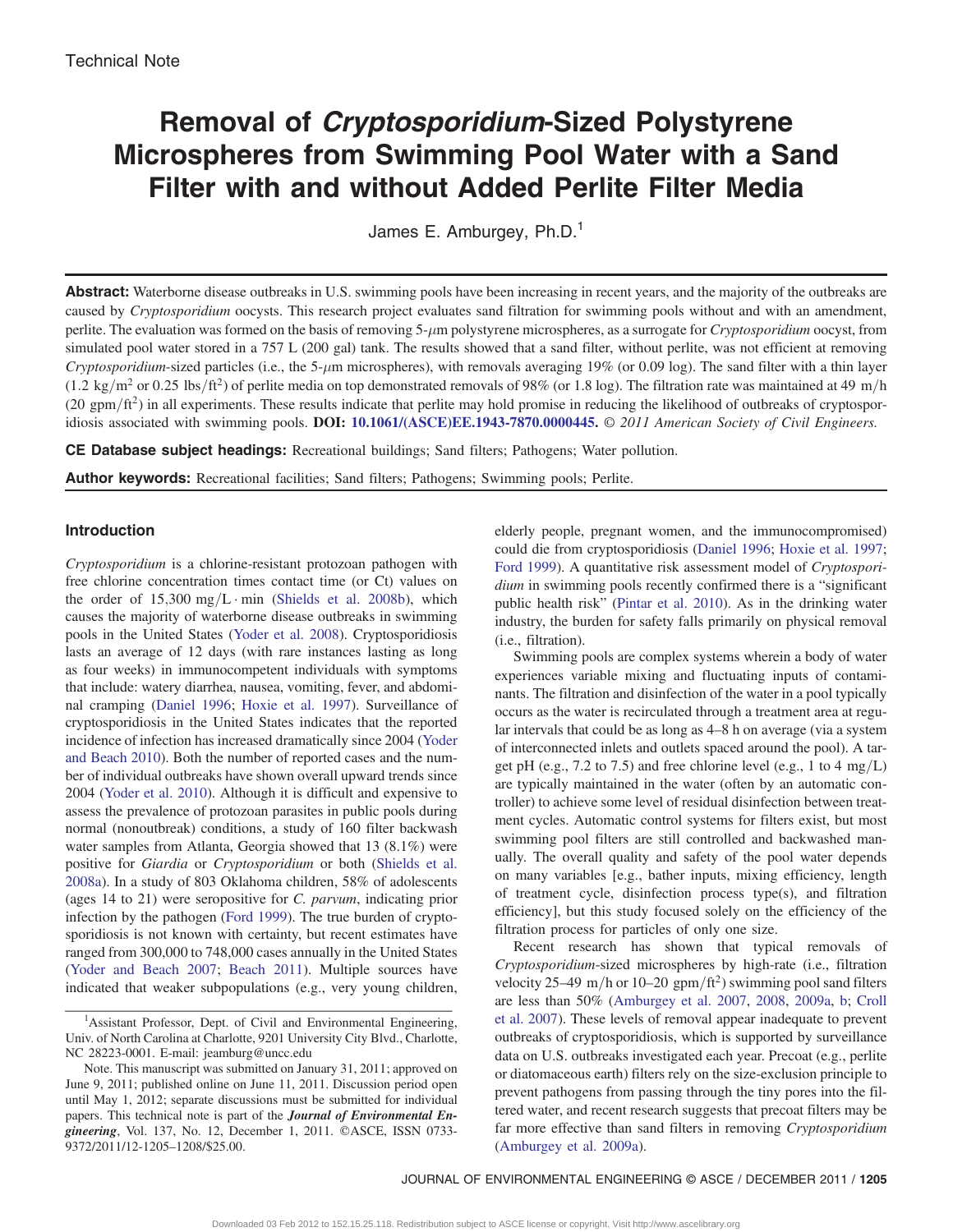<span id="page-2-0"></span>Table 1. Materials and Equipment Used for Research

| Item                | Model                    | Manufacturer       | Address             |
|---------------------|--------------------------|--------------------|---------------------|
| Sand filter         | Triton II TR 40          | Pentair Water      | Samford, NC         |
| Centrifugal pump    | Challenger 3 HP          | Pentair Water      | Samford, NC         |
| Perlite             | Tech-Flo 2000X/SwimBrite | IIG, LLC           | Brunswick, GA       |
| Flow meter          | SEM-40                   | FlowServe          | Irving, TX          |
| Peristaltic pumps   | 505 Di                   | Watson Marlow      | Wilmington, MA      |
| Magnetic stirrer    | Cimarec                  | Thermo Fisher      | Waltham, MA         |
| Microspheres        | Fluoresbrite YG          | Polysciences, Inc. | Warrington, PA      |
| <b>PCTE</b> filters | K30CP02500               | <b>GE</b> Osmonics | Minnetonka, MN      |
| Filter funnels      | XX10 025 00              | Millipore, Inc.    | Billerica, MA       |
| Microscope          | Standard 25              | Carl Zeiss         | Oberkochen, Germany |

This research project provides a preliminary performance evaluation of a plain sand filter compared to a sand filter with a thin layer of perlite added on top. The evaluation was in terms of removal of Cryptosporidium-sized microspheres ( $5-\mu$ m size) from simulated pool water. Normally, sand (or sand and gravel) are used in a sand filter. Although diatomaceous earth (DE) has reportedly been used as an amendment for sand filters, the practice does not appear to be widespread, and no research papers have been found in the literature describing the pathogen removal capabilities of a sand filter with either DE or perlite on top of the filter bed. The primary objective of this project was to evaluate the use of perlite for removal of  $5-\mu m$  microspheres from simulated swimming pool water.

## Methods

#### Experimental Setup

A 757 L (200 gal.) commercial hot tub was used at room temperature (20°C) to serve as the pool (or water tank) for this research. The original pump and filter were removed and replaced with a commercially available 2.2 kW centrifugal pump and a  $0.18 \text{ m}^2$  $(1.9 \text{ ft}^2)$  $(1.9 \text{ ft}^2)$  $(1.9 \text{ ft}^2)$  sand filter (see Table 1 for equipment details) connected in series via a 51 mm (2-in.) diameter PVC pipe loop measuring approximately 6.5 m in length. A schematic of the experimental setup is shown in Fig. [1.](#page-2-1) The filter contained approximately 35 cm of sand (effective size of 0.49 mm and uniformity coefficient of 1.5), but only about 25 cm of the sand was necessarily used for filtration as the remainder was below the surface of the laterals. A cross-sectional drawing of the filter appears in Fig. [2](#page-2-2). Only one type of precoat media (perlite) was used in this study. The perlite had a permeability of 3.21  $\mu$ m<sup>2</sup> (3.25 Darcys), and the particle size range was approximately  $2-200 \mu m$  with approximately 10% of the particles smaller than 8  $\mu$ m and 10% larger than 60  $\mu$ m. The flow was measured with a digital paddle-wheel flow meter and controlled with a 51 mm (2-in.) diameter PVC ball valve.

# Experimental Conditions

Water was pumped through the filter at  $144 \text{ L/min}$  (38 gpm) for a filter loading rate of 49 m/h (20 gpm/ft<sup>2</sup>). Inline feed of the microsphere and perlite suspensions was made possible by a pair of digital peristaltic pumps feeding directly into the PVC pipe just upstream of the centrifugal pump. The microsphere suspensions were prepared in a 1-L glass erlenmeyer flask of simulated pool water, and stirred continuously with a magnetic stirrer and Teflon® coated stir bar before and during the experiments. The perlite, when used, was similarly mixed and fed from a 1-L beaker. For the sandperlite experiments, the perlite was added to the sand filter in the amount of 1.2 kg/m<sup>2</sup> (0.25 lbs/ft<sup>2</sup>) of filter surface area.

<span id="page-2-1"></span>



<span id="page-2-2"></span>

## Simulated Pool Water

Simulated pool water was created for each experiment from 757 L (200 gal.) of Charlotte, North Carolina, tap water supplemented with sodium bicarbonate to an alkalinity of 150 mg/L as CaCO<sub>3</sub>, with calcium chloride to a hardness of  $250 \text{ mg/L}$  as CaCO<sub>3</sub>, with sodium hypochlorite to a free chlorine concentration

<sup>1206</sup> / JOURNAL OF ENVIRONMENTAL ENGINEERING © ASCE / DECEMBER 2011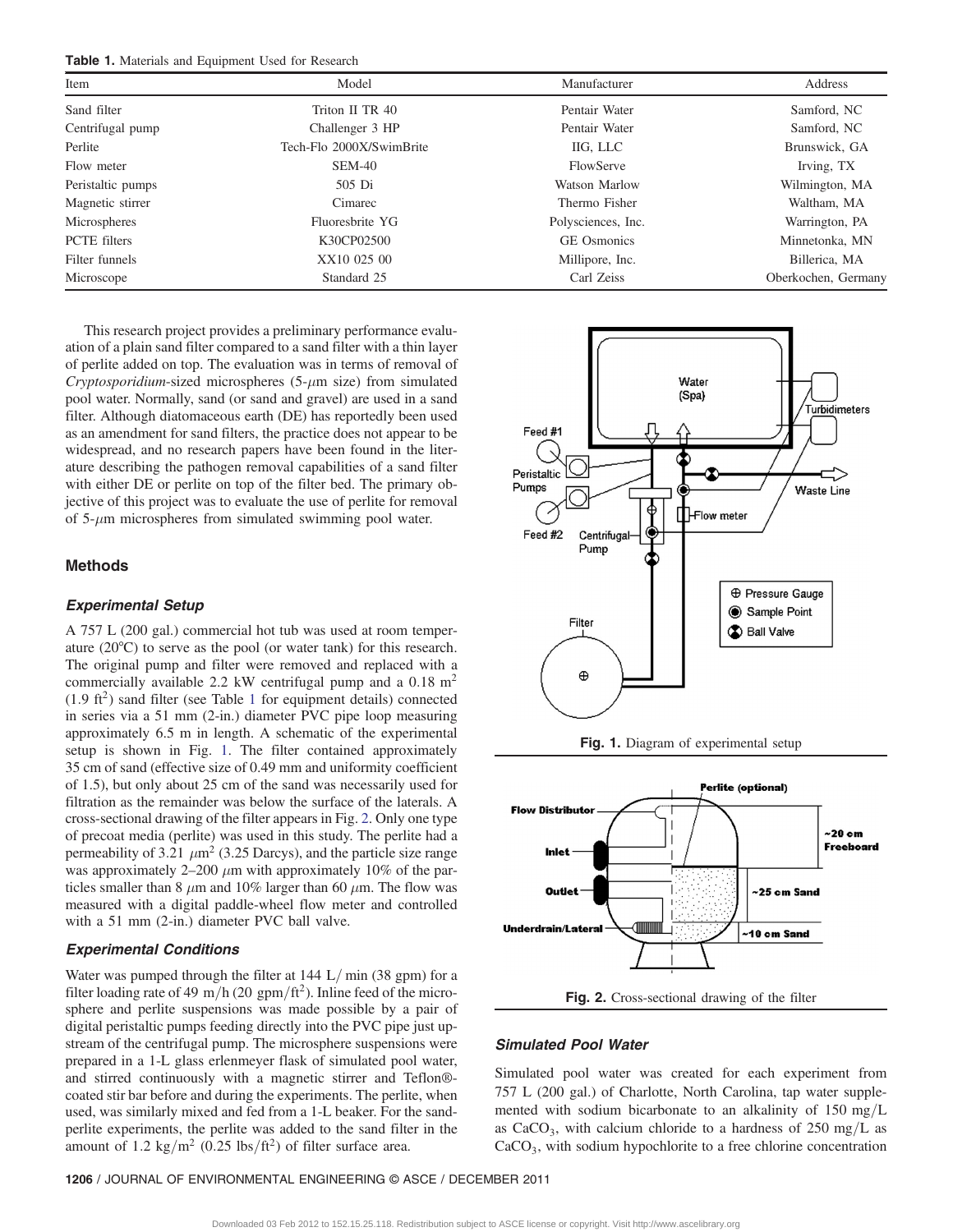<span id="page-3-0"></span>

Fig. 3. Percent removal of *Cryptosporidium*-sized microspheres for individual sand filter experiments (with and without perlite)

of 2 mg/L, with hydrochloric acid to a pH of 7.5, and with a mixture of artificial sweat and urine to a final total organic carbon concentration of 20 mg/L as C.

# Sample Collection

Two experiments were performed for each set of conditions. For each experiment, duplicate samples were collected from the filter influent and effluent pipes; sampling was started approximately 2 min after the start of an experiment. The hydraulic detention time of the pipe loop from the point of microsphere injection through the pump and filter to filter effluent sample point was calculated to be 40 s at a flow rate of 138 L/min. Therefore, three hydraulic detention times passed before the collection of the first sample and between replicate sets of samples, and a delay of 40 s was used between collection of the influent and effluent paired samples. The hydraulic detention time of the system including the spa was only 6 min, so the duration of the microsphere seeding was limited to 5 min, to minimize any accumulation of microspheres in the spa that could potentially alter the filter influent concentration of microspheres between filter types because of removal efficiency. Approximately  $2 \times 10^7$  fluorescent-green carboxylatemodified polystyrene microspheres (4.869  $\mu$ m, standard deviation 0.246  $\mu$ m) were used in each experiment. The 1 L microsphere suspension was fed in at 50 mL/min during the experiment to achieve a filter influent concentration of approximately 7 microspheres per mL of water. Influent samples of 50 mL were collected in sterile 50 mL conical-bottomed plastic centrifuge tubes, and the volume of the effluent samples varied from 50 mL to 500 mL, with the larger samples collected in glass media bottles.

# Sample Analysis

Samples were stored at 4°C after collection and before analysis. Sample volumes were adjusted to obtain between 10 and 150 oocysts and/or microspheres per sample. Samples were filtered through  $3-\mu m$  polycarbonate track-etched (PCTE) filters in 25-mm glass microanalysis filter funnels by a regulated three-place vacuum manifold. The filters were mounted on glass micro slides with one drop of polyvinyl alcohol-DABCO solution ([Freer 1984\)](#page-4-16), and a 25-mm square glass cover slip for enumeration under epifluorescent microscope at 100× total magnification. The fluorescent filter set had a 450–490-nm excitation wavelength range, a 510-nm dichroic filter, and a 520-nm emission filter. The spa system was thoroughly cleaned between experiments with a minimum of three drain-and-fill rinses with recirculation at  $227 \text{ L/min}$ (60 gpm), and samples were collected prior to seeding in each experiment to measure any potential carryover between experiments. The experimental schedule was staggered between sand and sandperlite experiments.

#### Results

Filter removal percentages are shown in Fig. [3](#page-3-0) for each experiment in this study; as noted, the filtration velocity was maintained at 49 m/h (20 gpm/ft<sup>2</sup>). The results demonstrated that for a plain sand filter (i.e., without perlite), removals of the  $5-\mu m$  microspheres ranged from 6 to 41% and had a mean of only 19%. The corresponding log-removals were 0.03 to 0.23 log, with a mean of 0.09 log. These values are in agreement with those reported previously in the literature for high-rate swimming pool sand filters (i.e., consistently less than 50%).

The same sand filter with a thin layer of perlite media on top demonstrated microsphere removals ranging from 97 to 99%, as shown in Fig. [3](#page-3-0). The mean level of removal was 98%, and standard deviation  $\pm 0.9\%$ . The corresponding log-removals for the perlite/ sand filter ranged from 1.6 to 2.1 log, with a mean of 1.8 log. The removals were not corrected for analytical method losses because the same detection method was used on the influent and effluent samples. With similar losses on both influent and effluent samples (estimated to be less than 25%), the overall removals would not change by applying the same correction factor to all samples.

## **Conclusions**

The results showed that adding perlite in the amount of 1.2 kg/m<sup>2</sup>  $(0.25 \text{ lbs/ft}^2)$  of filter surface area to a sand filter significantly improved the removal of the  $5-\mu m$  microspheres. Previous research has established that these microspheres can serve as a reasonable

JOURNAL OF ENVIRONMENTAL ENGINEERING © ASCE / DECEMBER 2011 / <sup>1207</sup>